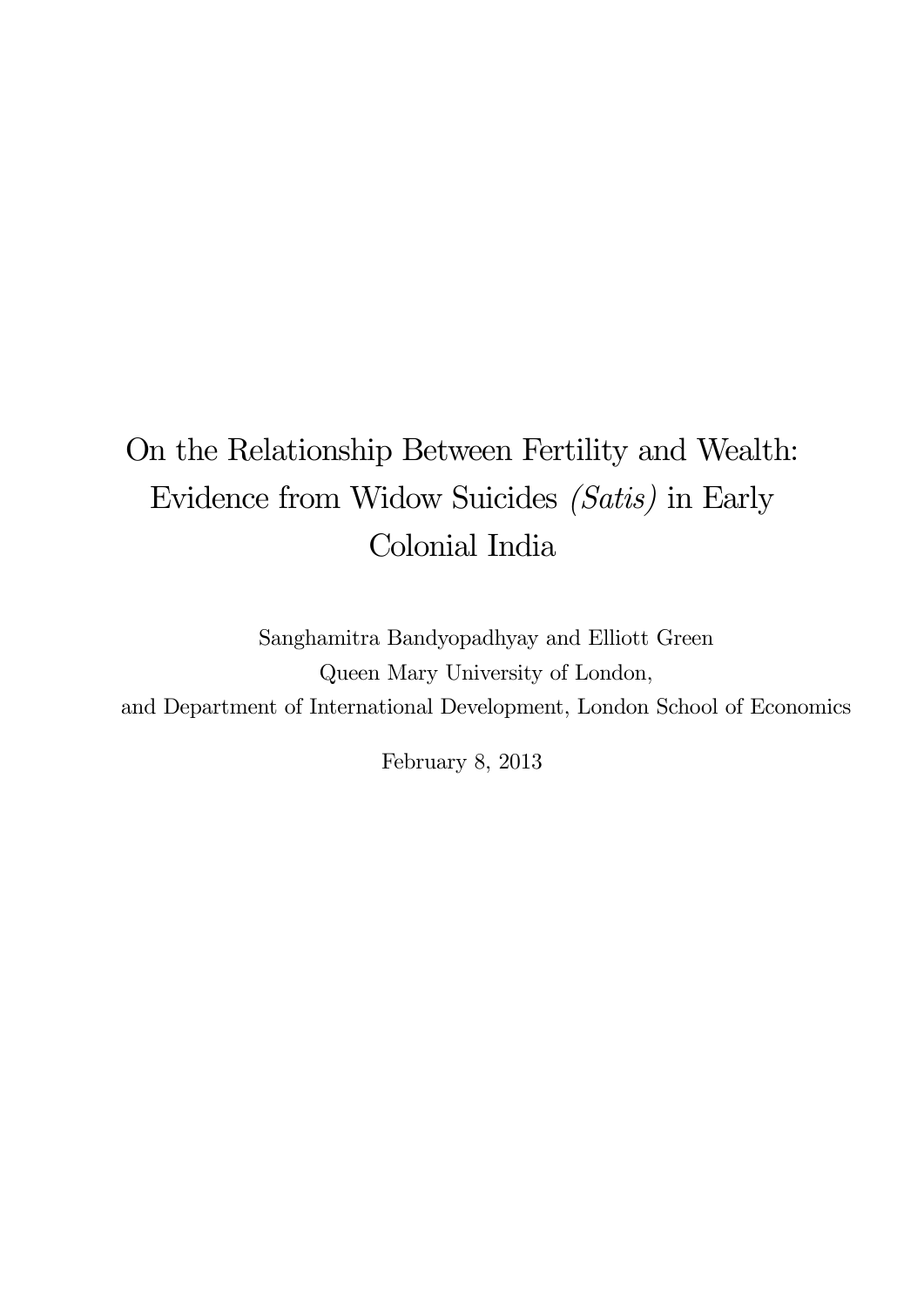#### Abstract

Evidence on the pre-modern relationship between wealth and fertility has so far almost entirely relied upon data from Europe. We use British colonial records from early 19thcentury India on widow suicides (satis) to show that there is a robust positive relationship between income and fertility.

JEL codes: J13, N35, D31

Keywords: fertility, wealth, early colonial India.

Acknowledgement 1 We thank Premansu Bandyopadhyay for inspiring the project and pointing us to the data source. All errors are ours.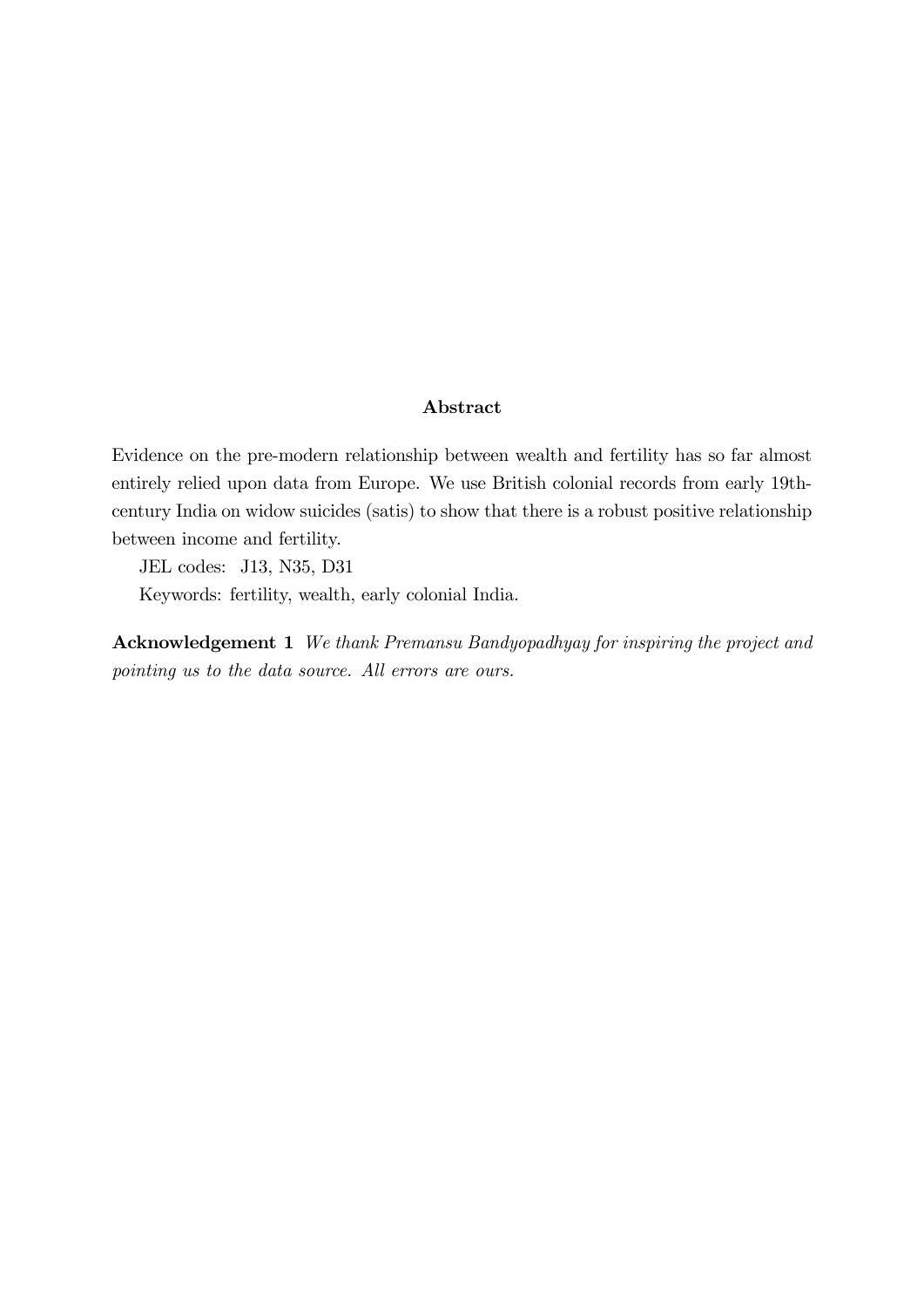## 1 Introduction

According to Malthusian models there should have been a positive association between wealth and fertility before the onset of the demographic transition, with the rich having more children than the poor (Galor, 2011). Yet evidence supporting this hypothesis is quite rare, inasmuch as it requires data on both wealth and fertility for pre-modern societies. What evidence does exist has almost entirely come from early modern European countries like England, France, the Netherlands, Sweden and Switzerland (Boberg-Fazlic, Sharp, & Weisdorf, 2011; Clark & Hamilton, 2006; Hadeishi, 2003; Lagerlöf, 2009; Perrenoud, 1975; Schellekens, 1989; Weir, 1995). The one non-European example in the literature comes from late-18th and early 19th-century Liaoning in north-east China, where Lee and Campbell (1997) find a positive relationship between wealth and children, although they do not assess this relationship in a rigorous fashion. Indeed, Clark (2007) goes so far as to suggest not only that the rich in pre-modern England had higher levels of fertility than elsewhere but that downward mobility in England helped to spread middle-class values and norms and thereby explains the geographic origins of the Industrial Revolution, while in other parts of the world the rich did not have notably higher levels of fertility than the poor and thus the spread of middle-class values throughout society failed to take place.

We examine the relationship between pre-modern wealth and fertility with data from pre-modern India. We use data collected by British officers about the prevalence of widow suicides (sati) between 1823 and 1826 from the Bengal Presidency. The sati data is particularly valuable not only because of its systematic nature but also since it is the only source of data on Indian income and fertility prior to the onset of modern mortality decline in the late-19th century (Banthia & Dyson, 1999; R. Lee, 2003). Our results show a strong positive relationship between income and fertility, and are robust to the use of controls for age and caste and the use of total number of children and total number of sons as dependent variables.

# 2 The Data

The ancient tradition of sati, which derives from the Sanskrit word sat, meaning pure or chaste, involves the suicide or self-immolation of widows on their husband's funeral pyre. Originally the practice was limited to members of the Kshatriya caste but at some point the practice became instead associated with Brahmins, especially in Bengal and especially in the 16th through 18th centuries. The advent of British colonial rule in late 18th century India at first saw British officials practise a policy of non-interference; however, by the early nineteenth century missionaries had grown vocally opposed to it and thus the British passed legislation in 1815 that separated "legal" or voluntary sati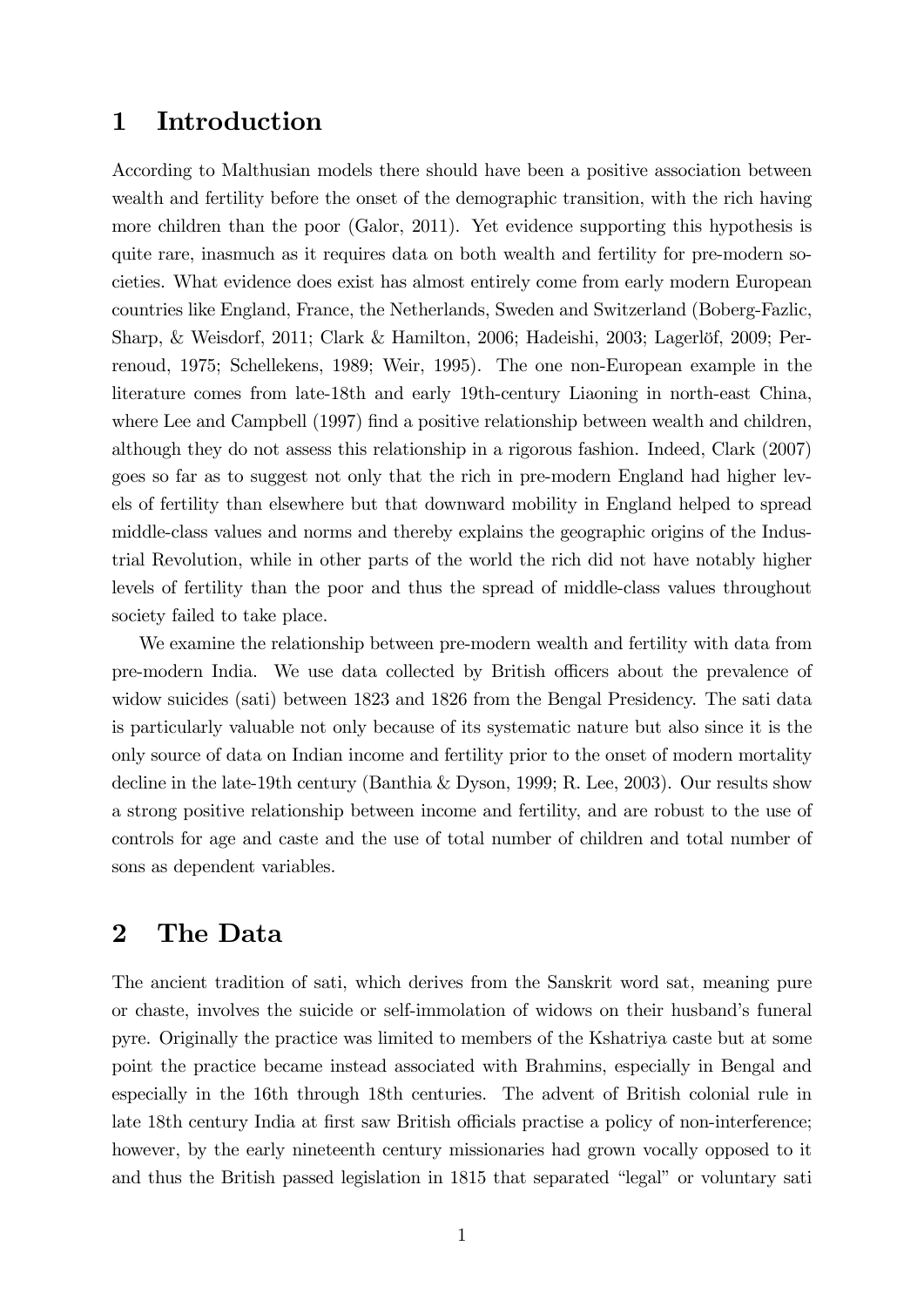from "illegal" involuntary sati. After much campaigning by Bengali activists such as Raja Rammohun Roy sati was abolished in Bengal in 1829 along with other parts of India such that the last legal sati occurred in 1861 in Udaipur.

To make sure all satis were conducted legally prior to 1829 British officials were directed to be present at each sati, all of which were subsequently documented in an effort to assess trends in satis across British territories and across time. While the data was collected in the then three Presidencies of British India, Bengal, Bombay and Madras, in the latter two cases the number of satis in Bombay and Madras were neither very substantial nor comprehensively documented. The records contain basic information about each sati, including the name of the woman and her husband as well as her age, caste, location and date of death and, from 1823 onwards and in certain districts only, data on her total number of children and their gender. As regards data on wealth a British edict from the early 1820s required officials to henceforth record some information on the ìhusbandís profession and circumstances in life, so as to enable government to judge the degree in which the rite prevails amongst the more opulent and better educated classes, or is confined to the poor and ignorant" (Parliamentary Papers  $1824$   $(443)$ , p. 43). Yet this data was only sporadically recorded and there was no central decision on how it should be categorized, with data from some districts merely distinguishing between poor and rich households while in others wealth levels were listed as poor, moderate or rich with no indications that these descriptions had any standard definitions.

However, systematic information exists for 162 satis which occurred in the District of the Suburbs of Calcutta from 1823 to 1826. In three cases the records only state that the husband "subsisted on the profits of his labour," but in all other cases there is data on monthly income in rupees. There is a single case of two women (aged 35 and 40) married to the same husband, neither of which had children, for which we use their mean age as one observation. Concerns that the sample might not be representative of Indian society at the time due to the proximity to Calcutta can be addressed by examining the listed professions of the husbands, which ranged from low-paid jobs like barbers, manual laborers and fishermen to priests, civil servants, traders and even talukdars (small landlords) and zamindars (large landlords). In the three cases where the husband is stated to be a beggar without income we list his monthly income as 1 rupee to allow us to take the log of income, with similar results if we instead fix the income at other comparable levels. All of our results are also robust to using the square root of income as the independent variable instead.

## 3 Empirical results

Our empirical strategy is, as with Clark and Hamilton (2006), to regress both total number of children and existence of any surviving children on wealth. We use two types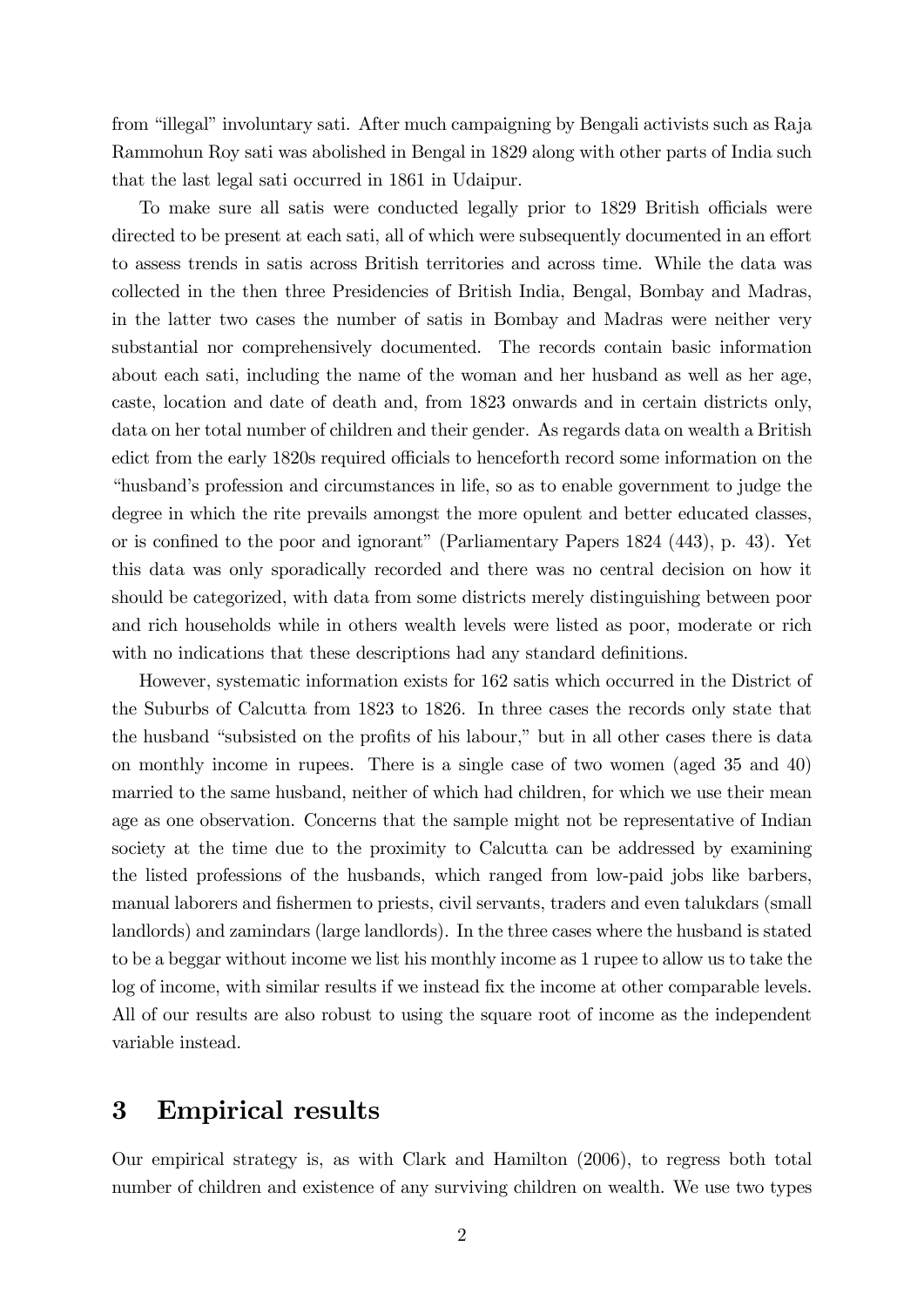of models: first we use negative binomial regression for we have rich data on the number of children per household, and we repeat the estimation using probit regression with a dependent variable measuring whether there are children in the household or not. We examine the number of sons and any surviving sons as additional dependent variables based on the fact that having sons would have been essential for the transference of wealth across generations, both because of inheritance laws as well as dowry expenses. Moreover, we add control variables for caste (in the form of a Brahmin dummy) as well as for age and age squared of the sati to account for increasing fertility with age. Finally, we include fixed effects for years and the four police jurisdictions included in the data, and cluster our standard errors at the jurisdiction level.

The model estimated is given by:

$$
Children_i = \alpha + \beta_1 Income_i + \beta_2 Age_i + \beta_3 Age_i^2 + \beta_4 Case_i + \varepsilon_i
$$

where,  $Children_i$  is the number of children in household i,  $Income_i$  is the estimate of income provided for household  $i$ ,  $Age_i$  is the age of the widow when self-immolation takes place,  $\text{Case}_i$  is the caste of the household i, and  $\varepsilon_i$  is an error term assumed to normally distributed with  $N(0, \sigma_{\varepsilon}^2)$ . This specification is estimated using negative binomial regression. As an alternative specification we replace the dependent variable by whether the household has a child or not and estimate the model using probit regressions. Fixed effects for the four jurisdictions and years are also included in each model estimated.

In Table 1 column 1 lists the results of a regression using total number of children as the dependent variable, while in column 2 the dependent variable is instead the total number of sons. In columns 3 and 4 the dependent variables are instead whether or not the family had any children or sons, respectively. In all four cases the coefficient of the income variable is positive and statistically significant, as is both age and age squared. We do not report the fixed effects coefficients.

#### [Insert Table 1 here]

We can also examine the relationships between profession and fertility. Indeed, the mean number of children per laborer is 1.36, while for landlords it is 2.72. In Table 2 we use professions instead of income as a robustness check, using dummy variables for whether the husband was a laborer or a landlord and the same sources and control variables as in Table 1. The coefficient on the laborer dummy is always negative and statistically significant, while the landlord coefficient is positive and significant. Clearly, the evidence provides additional support of a positive relationship between income levels and fertility.

[Insert Table 2 here]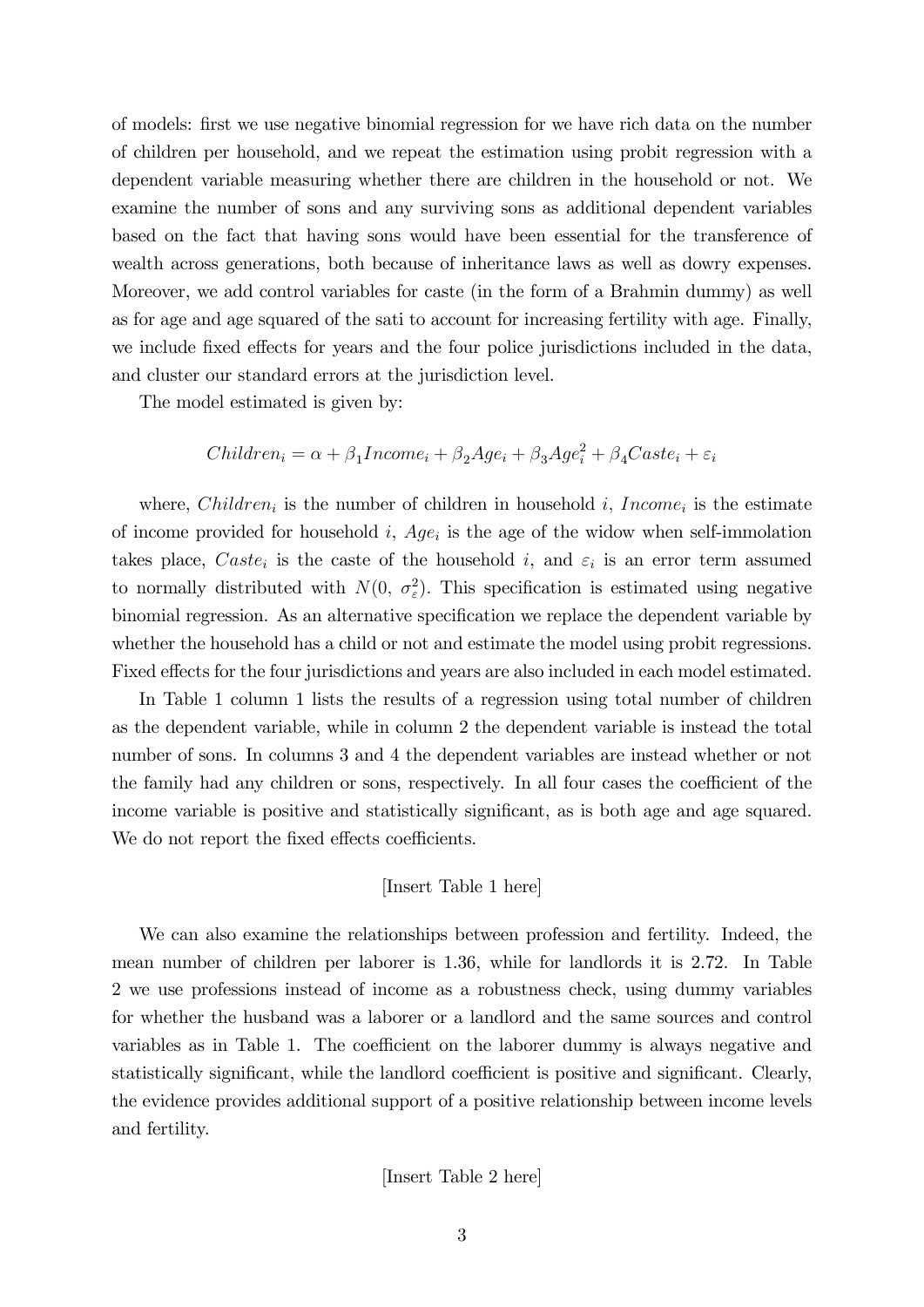# 4 Conclusion

Using data from widow suicides collected by British officials in India in the 1820s, we find that wealth and fertility are positively correlated in the Suburbs of Calcutta. These results thus throw into question Clark (2007)'s conclusions that the reason why the Industrial Revolution took place in England and not elsewhere was due to the fact that there was only a weakly positive relationship between wealth and fertility outside England (or western Europe more generally). Indeed, our results suggest that the Indian rich were no different from the European rich in their high levels of fertility. In fact, evidence from Canada and the US seems to suggest that an abundance of land might have contributed to an inverse relationship between pre-modern income and fertility in certain contexts (Clark & Hamilton, 2004; Jones & Tertilt, 2006). Nonetheless, given the low number of observations analyzed here, it is necessary to conduct further research into this Öeld before we can begin to definitely state anything about cross-national variations in the pre-modern relationship between wealth and fertility.

# References

- [1] Banthia, J., & Dyson, T. 1999. Smallpox in Nineteenth-Century India. Population and Development Review, 25(4), 649-680.
- [2] Boberg-Fazlic, N., Sharp, P., & Weisdorf, J. 2011. Survival of the richest? Social status, fertility and social mobility in England 1541-1824. European Review of Economic History, 15(3), 365-392.
- [3] Clark, G. 2007. A Farewell to Alms: A Brief Economic History of the World. Princeton, NJ: Princeton University Press.
- [4] Clark, G., & Hamilton, G. 2004. Was Pre-Industrial Society Malthusian? Tests from England and New France. Working Paper, Department of Economics, University of California, Davis.
- [5] Clark, G., & Hamilton, G. 2006. Survival of the Richest: The Malthusian Mechanism in Pre-Industrial England. Journal of Economic History, 66(3), 707-736.
- [6] Galor, O. 2011. Unified Growth Theory. Princeton, NJ: Princeton University Press.
- [7] Hadeishi, H. 2003. Economic Well-Being and Fertility in France: Nuits, 1744-1792. Journal of Economic History, 63(2), 489-505.
- [8] Jones, L. E., & Tertilt, M. 2006. An Economic History of Fertility in the U.S.: 1826-1960. NBER Working Paper #12796.
- [9] Lagerlˆf, N.-P. 2009. Malthus in Sweden. Mimeo, Department of Economics, York University.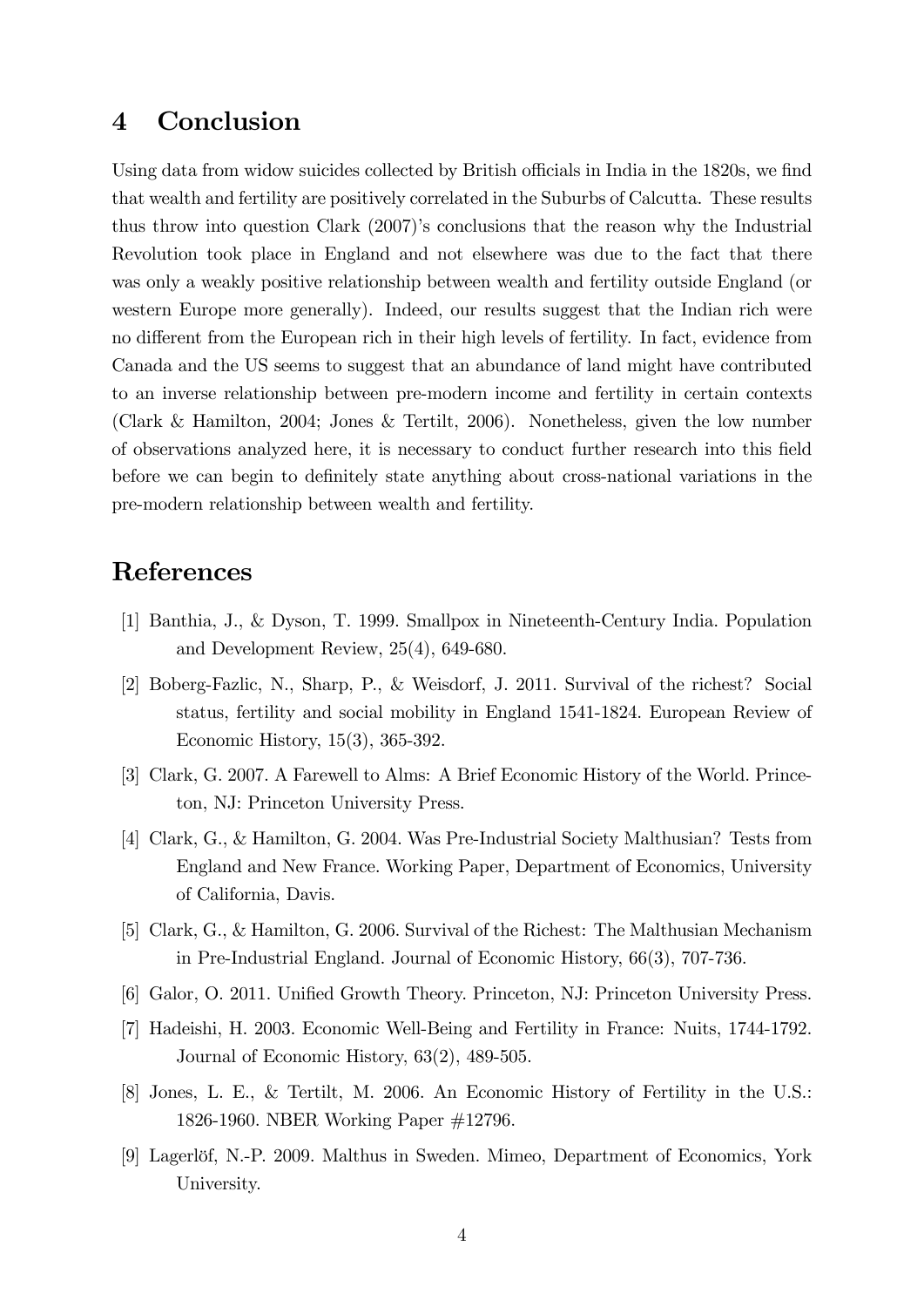- [10] Lee, J. Z., & Campbell, C. D. 1997. Fate and Fortune in Rural China: Social Organization and Population Behavior in Liaoning 1774–1873. Cambridge: Cambridge University Press.
- [11] Lee, R. 2003. The Demographic Transition: Three Centuries of Fundamental Change. Journal of Economic Perspectives, 17(4), 167-190.
- [12] Perrenoud, A. 1975. L'inégalité sociale devant la mort a Genève au XVIIe siècle. Population, 30(Special Issue: Demographie historique), 221-243.
- [13] Schellekens, J. 1989. Mortality and Socio-Economic Status in Two Eighteenth-Century Dutch Villages. Population Studies, 43(3), 391-404.
- [14] Weir, D. R. 1995. Family Income, Mortality, and Fertility on the Eve of the Demographic Transition: A Case Study of Rosny-Sous-Bois. Journal of Economic History, 55(1), 1-26.

#### Parliamentary Papers:

- [15] 1824 (443): Papers relating to East India affairs: viz. copies or extracts of all communications and correspondence relative to the burning of widows on the funeral piles of their husbands, since the 23rd March 1823. Published 18 June 1824.
- $[16]$  1825 (518): East India affairs. Copies or extracts of all communications and correspondence relative to the burning of widows, on the funeral piles of their husbands, since the 16th June 1824. Published 5 July 1825.
- [17] 1826-27 (354): Hindoo widows. Return to an order of the Honourable House of Commons, dated 21st February 1827. Published 17 May 1827.
- [18] 1830 (178): Hindoo widows. Return to an order of the Honourable House of Commons, dated the 9th February 1830. Published 25 March 1830.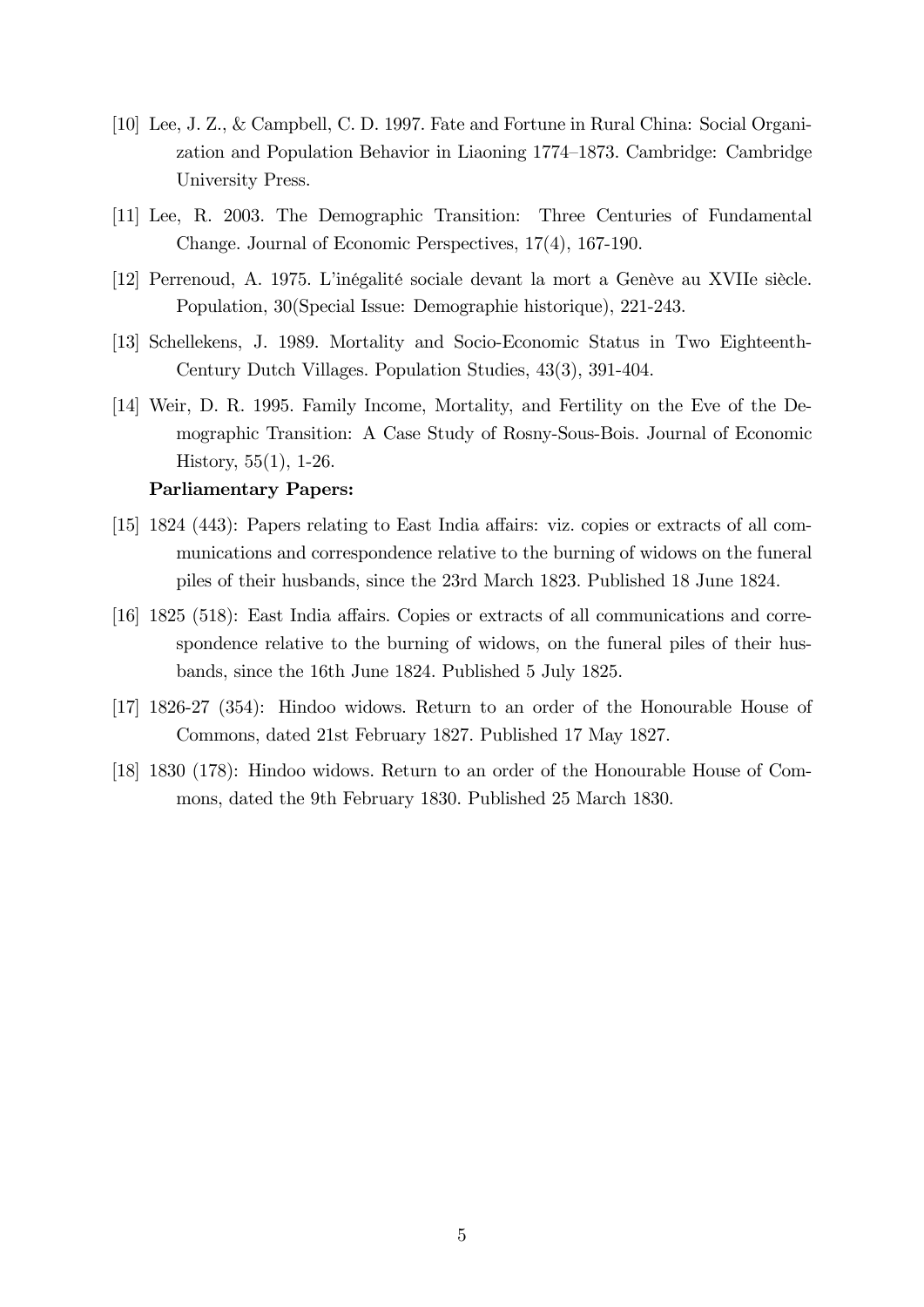### **Table 1: Wealth and Number of Surviving Children, Suburbs of Calcutta, 1823-1826** Source: Parliamentary Papers 1825 (518), 1826 (354), 1830 (178)

| Dependent Variable        | Total                       | Total                       | Any          | Any          |
|---------------------------|-----------------------------|-----------------------------|--------------|--------------|
|                           | Children                    | Sons                        | Children     | Sons         |
| <b>Regression Type</b>    | Negative<br><b>Binomial</b> | Negative<br><b>Binomial</b> | Probit       | Probit       |
|                           | (1)                         | (2)                         | (3)          | (4)          |
| Income (Log Rupees/month) | $0.155***$                  | $0.162***$                  | $0.124***$   | $0.126**$    |
|                           | (0.036)                     | (0.051)                     | (0.023)      | (0.056)      |
| Age of Widow(s)           | $0.093***$                  | $0.081**$                   | $0.077***$   | $0.104***$   |
|                           | (0.021)                     | (0.032)                     | (0.008)      | (0.030)      |
| Age squared               | $-0.0007***$                | $-0.0005*$                  | $-0.0005***$ | $-0.0007***$ |
|                           | (0.0002)                    | (0.0003)                    | (0.0001)     | (0.0002)     |
| Caste (Brahmin Dummy)     | 0.052                       | $-0.042$                    | $-0.079$     | $-0.321$     |
|                           | (0.151)                     | (0.127)                     | (0.138)      | (0.181)      |
| Constant                  | $-2.132***$                 | $-2.546***$                 | $-1.401***$  | $-2.989***$  |
|                           | (0.544)                     | (0.898)                     | (0.124)      | (0.464)      |
| N                         | 158                         | 158                         | 158          | 158          |

Notes:  $*$  p  $\leq$  0.1,  $**$  p  $\leq$  0.05,  $***$  p  $\leq$  0.01. Police jurisdiction and year fixed effects are included but not reported here. Robust standard errors in parentheses are clustered by police jurisdiction.